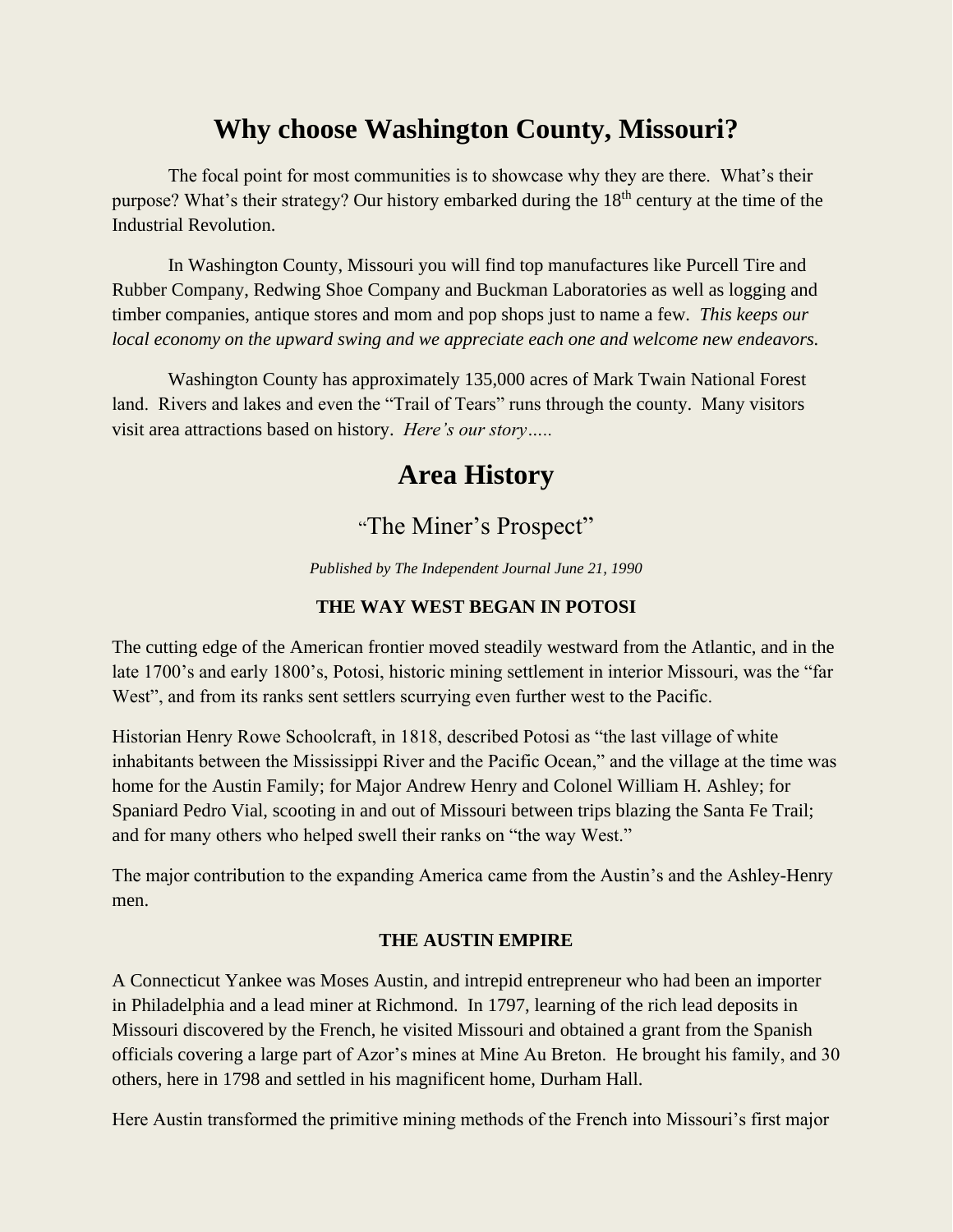industry, turning out the first lead sheet cannonballs made in Missouri. By 1802 he was smelting all the lead for the district, and in 1809 he established Herculaneum, north on the Mississippi, for shot production and a shipping point for lead.

But he overreached, took his fortune from the mines and invested it into a banking venture I St. Louis, which failed and left him financially ruined by 1819.

Seeking to retrieve his fortune, he set out for Texas in November 1820. There was a chance meeting with a Spanish official he had known in Missouri and got him an audience, and permission from the Spanish to settle the first 300 American families in Texas.

The hardships of the return journey were too rigorous for him, and he died in June 1821, three weeks after his arrival back home in Missouri. He and his wife, Maria, are buried in the Old Cemetery in Potosi.

Carrying out Austin's plan and becoming the "Father of Texas." Was his son, Stephen F. Austin, who respected his father's deathbed wish and took the colony on into Texas. Stephen has spent his boyhood at Potosi and represented Washington County in the territorial legislature for six years.

Stephen carried on delicate negotiations with the Spanish as his Austin colony grew, and when friction flamed between the Spanish and Mexicans and the growing American colonies, served as commander-in-chief of the Army of Texas in the struggle for Texas independence.

With the formation of the Republic of Texas, Austin was named the first secretary of State. He died soon after on December 27, 1836 – but not before placing his stamp on the Southwest and his name on the new state's capitol – Austin.

### **THE ASHLEY-HENRY MEN**

Their names were legion; the hardy fur trappers who blazed new trails across the Rockies, but it all began with a Missouri newspaper ad.

In 1822, William H. Ashley advertised in the "Missouri Republic" for 100 men to ascend the Missouri River, asking applicants to apply to him or to "Major Andrew Henry, near the Lead Mines in the County of Washington."

Thus, began the "Ashley-Henry Men", whose ranks included such legendary men as Jedediah Smith, Jim Bridger, David Jackson, Tom Fitzpatrick, Mink Fink, William and Milton Sublette, James Clyman and Hugh Glass.

Ashley and Hendry had met and planned their venture at Potosi. Henry had come Missouri about 1800 and in the summer of 1809, went up the Missouri River with the first fur-trading expedition of the Missouri Fur Company.

Returning to Missouri, he mined in Washington County and met William H. Ashley, a Virginia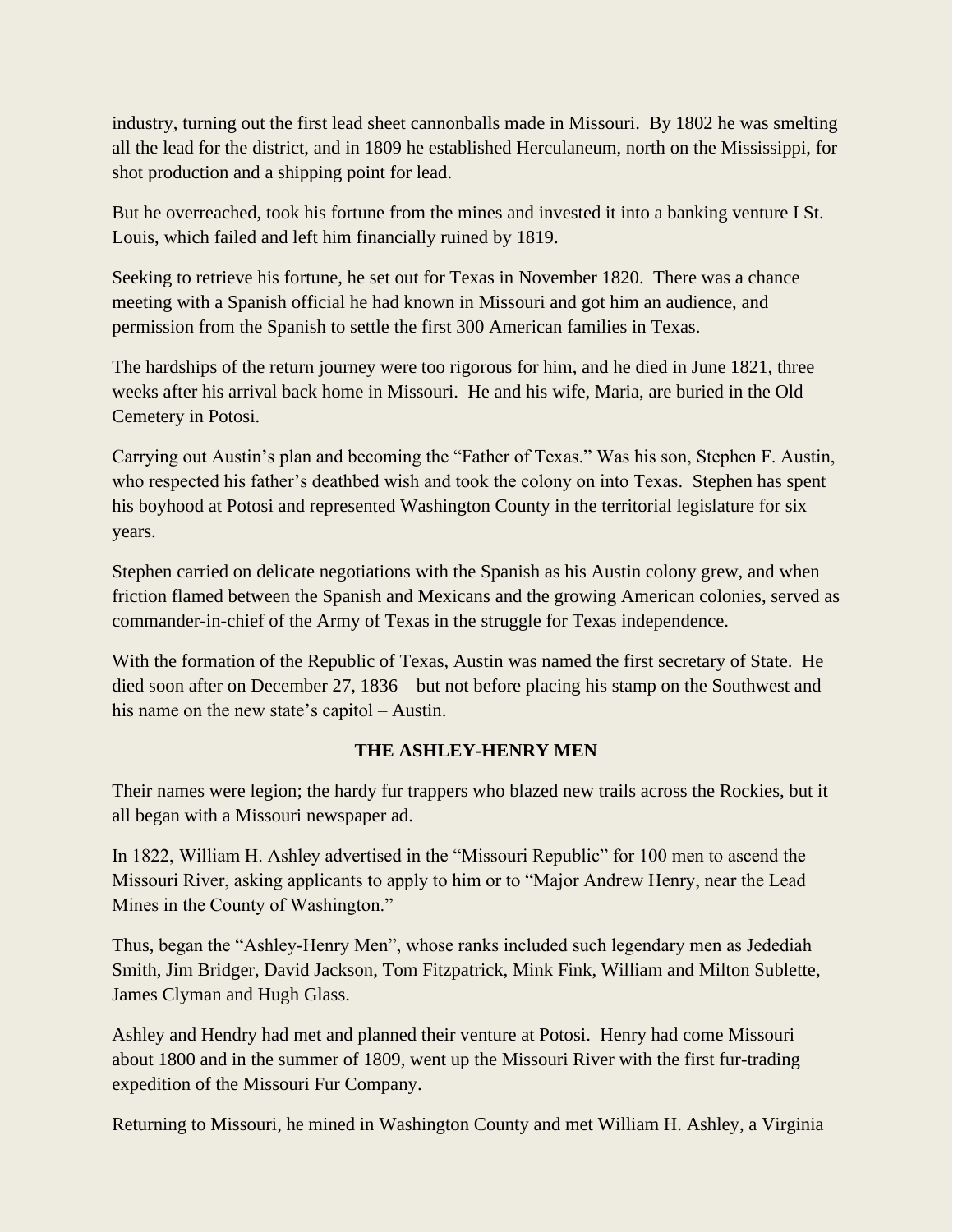emigrant who was a lead miner and gunpowder manufacturer at Potosi.

Ashley entered the business work in St. Louis as was elected Missouri's first Lieutenant Governor in 1820 and from there joined his business acumen with the field experience of Henry to begin expeditions tat over the next four years ere to bring the Rocky Mountain fur trade to its peak.

Their company originated the rendezvous system of fur trading and as they worked, the mountain men explored the central Rockies, the Tetons and the South Pass, opening the "Way West" through which the great Overland Trail was later to pass. Henry returned in 1824 to his mines at Washington County near Palmer, where he died in 1833.

Ashley amassed a fortune in the fur-trade, served in Congress from 1831 to 1837, and died near Boonville in 1838, where his grave now rests on a bluff overlooking the rolling waters of the Missouri River – the "Wide Missouri" up which he and Henry and their men went in opening another new chapter in the American West.

## **WINNING THE WEST**



were elderly Potosi residents. Moses Austin, at left at an early lead miner and manufacturer at Potosi, was the first American to receive a grant later colony in Texas, which his son, Stephen F. Austin, established. THE ASHLEY-HENRY MEN, trappers in the employ of Washington Coutians William H. Ashley and Andrew

Henry originated the rendezvous system in the fur trade, as they met as depicted in this sketch for their big annual trading session in the Rockies.

## **RATTLEBOX DAY IN THE TIFF FIELDS**

were captured by eminent American Artist O.E. Berninghause in sketches and paintings for a special 1920 publication by the DeLore Baryta Company.

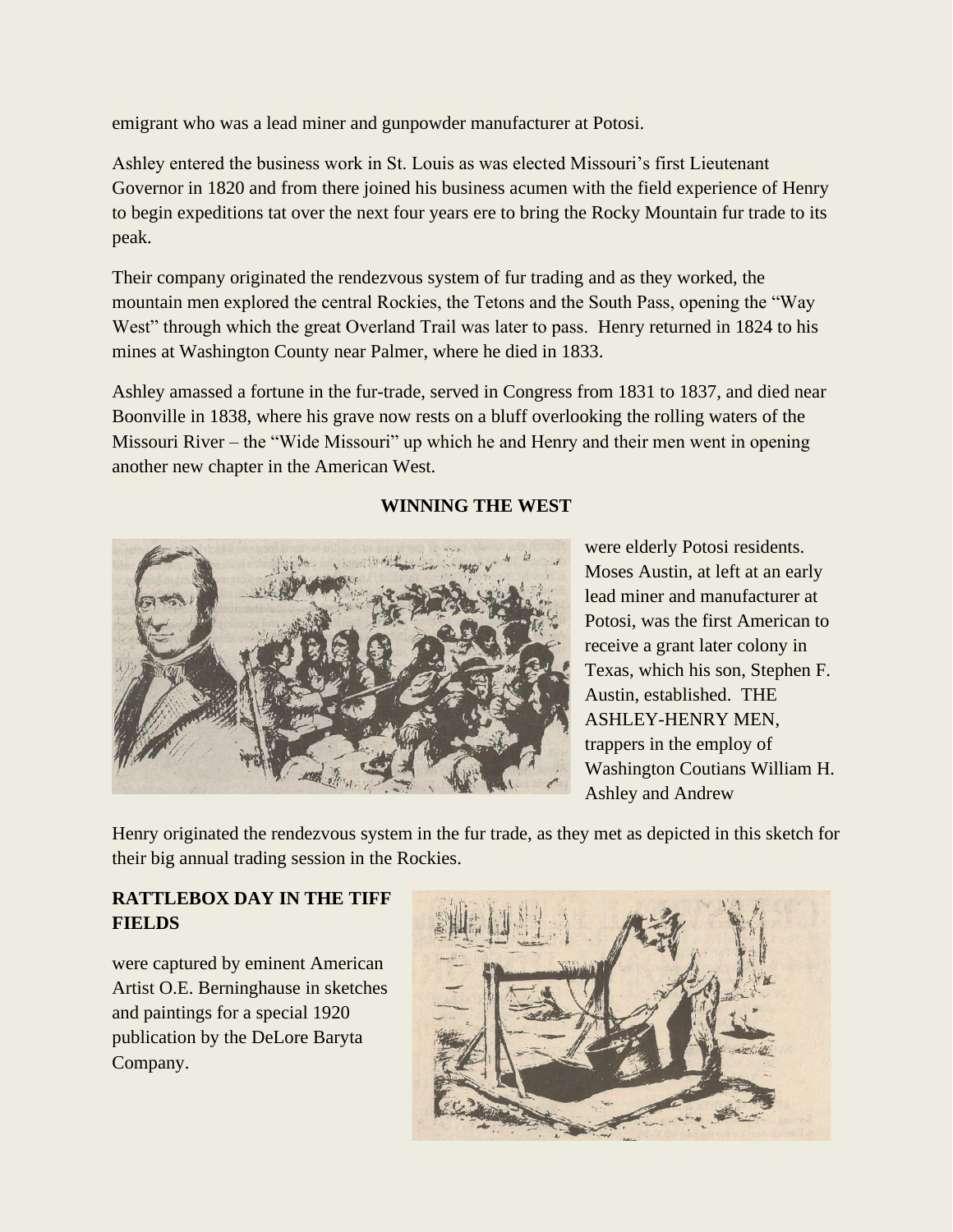#### **MINING MEANT MUCH**

The unique geology of the Eastern Ozarks in the Washington County area left mineral deposits that drew the first settlers to the area and a mining industry that has meant much to the area down to the present day. Lead, always needed to be on the frontier, brought the first settlers, as French miners from 1720 on mined and crudely smelted the rich surface outcroppings of lead in the area. Moses Austin in 1798 turned lead mining a smelting into Missouri's first major industry, and in the 20 years to following 1804, lead produced in Washington County nearly equaled in the value the purchase price of the Louisiana Purchase.

As surface lead was exhausted, lead production turned to deep mine production in the Lead Belt area of Bonne Terre-Flat River, (Park Hills) from 1860 through the 1960's, when discovery of the Viburnum Trend shifted production to that area. Lead mining also continued in Washington County – in a surface lead "boom" in the Palmer area in the 1890's, and in the deep shafts of St. Joe Lead Company at Ebo from 1948 to 1982.

A unique mineral asset of the area is "tiff" (or barite), named by the French from their word, "Tuff", meaning "scrap", which they first threw aside in lead mining. As technology discovered used for the hard, white chalky ore, production in surface hand mines continued throughout central and northern Washington County from the 1860's to the 1920's, when mechanization began with washing plants and mechanized strip-mining.

The colorful days of the "Tiff Diggings" in Washington County eared it the title of "Barite Capitol of the World", as the mineral was used in pigments, face powders, medical uses and chocolate coatings. The final major use was for the "mud" in oil-well drilling. Although deposits of "tiff" still remain, production has declined in recent years in the face of imports and the decline of oil exploration drilling which made such heavy use of the ore.



Surface mining of iron was begun in Washington County as early as 1823, when the Springfield Iron Furnace was opened on Furnace Creek and zinc was also mined in later years near Irondale.

Discovery of rich underground deposits of iron in northern Washington County in the 1960's led to the development of St. Joe Mineral's Pea Ridge Mine, which still remains in production as the nation's only underground iron mine.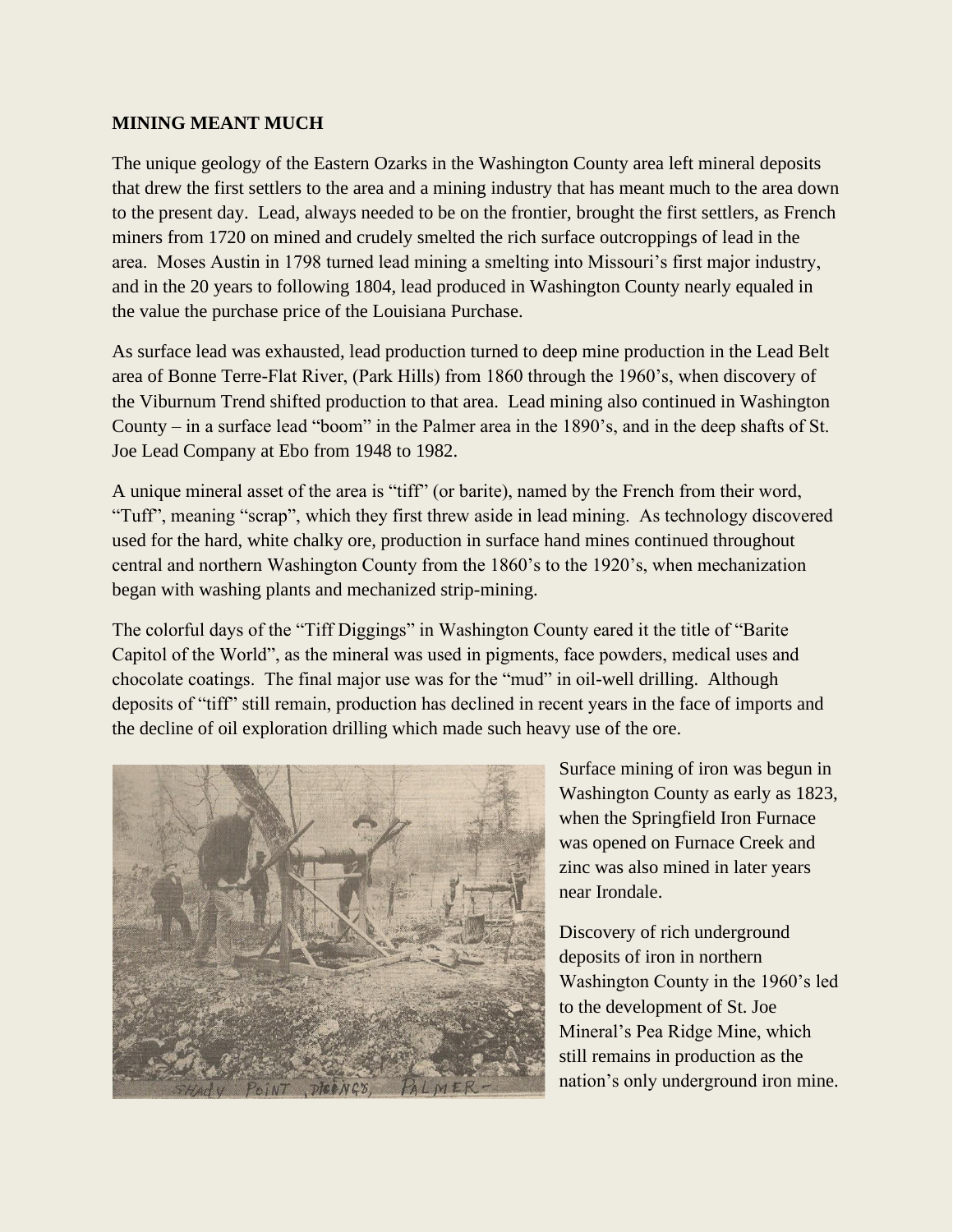### **FRENCH WERE FIRST TO MAKE THEIR MARK**

The area of Washington County is sometimes referred to as the "Old Settlement Area" of Missouri – a region encompassing much of the earliest activity by European settlers in the Mississippi Valley.

Many waves of immigrations brought new life and new development to the area – but the French were first, and their colorful and historic history – and names – continue to color the area today.

French missionaries, explorers, tappers and traders moved down the mighty Mississippi in the late 1600's – mostly from Canada. Reports from the Indians of mineral wealth in the land – of lead and possibly gold and silver – let them inland to what was to become Washington

County. Missionaries Gravier and LeSeur, in 1700 and 1701, mention lead in the area in their reports to their superiors. By 1712, Crozat, under a charter from Louis XIV, began mineral explorations.

The Illinois-Missouri country of the "Louisiana Purchase" came under the government of "New France", or Canada, and French settlements grew on the east bank of the river. From here, Claude DuTisne set out in 1714, crossing and old Indian trail across Washington County and returning with iron ore samples. LaMotte Cadillac, Governor of Louisiana, in 1715 discovered lead fields in the area.

The earliest Missouri activity centered around the area later to encompass Old Mines and later Mine Au Breton, or Potosi. Sieur de Renaudiere in 1719 moved down the Meramec and Big River, and his report of that year of his mining operation at "Cabanage de Renaudiere" is believed to mark the beginning of a settlement in Old Mines.

The same year, 1719, major mining operations moved into the area as Philippe Francois Renault, son of prominent French iron-mining family and operating under Company of the Indies, set out from France for Upper Louisiana. He brought workmen, tools and bricks from France and slaves from the West Indies, concentrated his operations in what is now Washington County, as he worked up and down Big River, Mineral Fork and the stream "Fourche Au Renault" (Renault's Fork), which was to bear his name on whose headwaters were later to be impounded in the Sunnen Lake of today.

Renault returned to France in 1742 – but many of his workmen remained. Whether on a seasonal basis or in permanent settlements, documentary evidence has not yet proven, but mining continued. A wagon trail was hacked to the Mississippi bank, and the surface-mined lead was hauled to the river on t two-wheeled "chariots".

As the mining activity continued, Ste. Genevieve, later referred to by some as the first permanent settlement in Missouri, grew up principally as a shipping point for lead on the west bank of the Mississippi.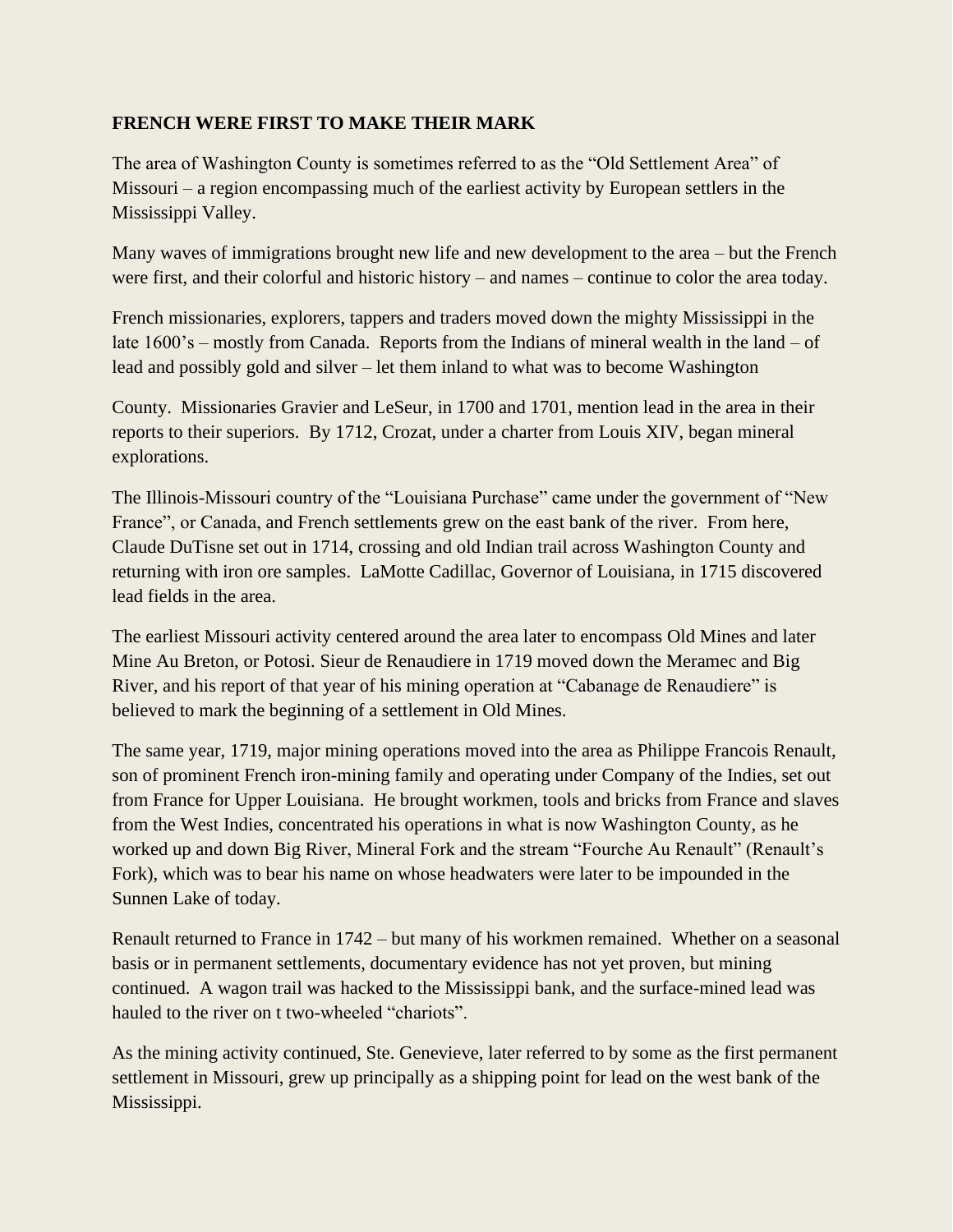As the mining activity continued, Ste. Genevieve, later referred to by some as the first permanent settlement in Missouri, grew up principally as a shipping point for lead on the west bank of the Mississippi.

When France gave up her American territories in 1763, the French began a heaver migration into the Spanish-held territory on the west bank of the Mississippi, rather than remain in the English territory on the east bank.

In 1763, a French hunter, Francis Azor, called the "The Breton" because of his birthplace in Brittany, discovered a rich surface outcropping of lead ore while on a bear hunt in the creek valley later to become Potosi. The "strike" drew other miners into the mines, the village and along the creek which were all later named for the Breton – Mine Au Breton - a rich mining site later to be taken under a Spanish Grant by Moses Austin.

A French trading post – St. Louis – was established in 1764 further up the Mississippi. Americans, under Spanish Grants and later under the American territories, were to lead a stream of steady immigrants into the area. But the area was to remain predominantly French for many years and the French families gradually moved away from the river and settled predominantly in the area of present day, Old Mines. In the area of the mining fields which had brought them into "Louisiana".

Here for 200 years, descendants of the hardy French pioneers repainted a rich culture of French language, lore, music and customs of pioneer French family names and unique "joie de vie".

Researchers as early as the 1930's were to begin on the historic French culture of the areas and by the 1980's the Old Mines and surrounding areas were regarded as the "last bastion" of this unique French culture in the Midwest.

Summer celebrations, seminars and research sessions signaled a new-found pride in the French heritage and friends and descendants began to enjoy a new French language of the area, the "Guignolee", and the "charivari" and the "boo-yaw", - and the rich legacy of French family names and place names which still mark the area.

The French had been the first to enter and settle his new land – and they were proud to the be the "last" to retain the heritage of the homelands they had left 250 years ago - and to pass it on to new generations yet to come.

## **TRAIL OF TEARS PASSING THROUGH WASHINGTON COUNTY**

One hundred fifty-two years ago, the United States government implemented the forced removal of 15,000 Cherokee Indians from southeastern United States. The trek, which came to be known as the Trail of Tears, began in June 1838, at Rattlesnake Spring, Tennessee and ended March 1839 at Tahlequah, Oklahoma.

The Cherokee migration followed more than one route. The first group nearly 3,000 Indians left